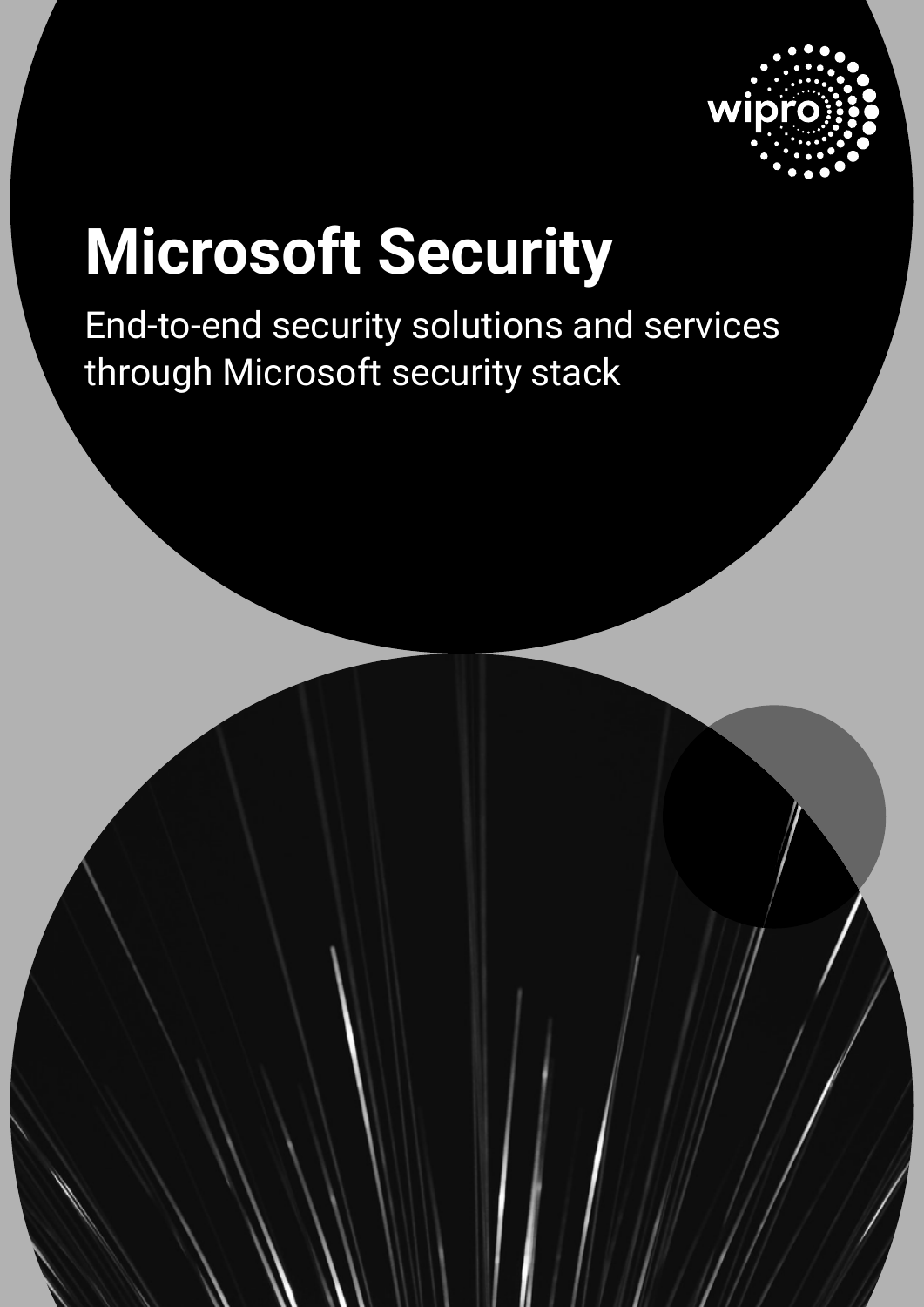In the present digital era, enterprises are dealing with a multitude of identities through various personas and connected things. The enterprise data, applications and servers' residency have been moving from on premise governed zones to multi cloud environments. The explosion of cloud and mobile applications along with rapid adoption of cloud workloads have opened huge security risk postures and widened the gap with on premise centric security solutions that work in silos. To combat and stop advanced threats, enterprises need easily deployable, multi-layered and integrated security solutions with cognitive intelligence.



Figure 1:Wipro's Microsoft Security coverage

Microsoft offers a set of comprehensive cloud and analytics powered security solutions through Azure and M365 security. This greatly helps protect enterprise users, devices, data, apps and infrastructure with reduced cost and complexity.

## **Wipro's offering**

Wipro helps organizations to strategize, design and rapidly deploy comprehensive security and compliance controls leveraging the Microsoft security stack. Wipro's managed services for the enterprise workplace and Azure / multi-cloud workloads are secure and compliant through efficient monitoring and remediation.

Our Microsoft security offering coverage includes:



Security assessment/workshops, zero-trust aligned strategy and roadmap for Azure and M365 adoption



Digital IAM transformation using Azure Active Directory for Business-to-employee (B2E), Business-to-business (B2B) and Business-to-consumer (B2C)



Modern workplace security and compliance transformation leveraging M365 security, compliance and privacy management



Secure landing zone for Azure cloud workloads (i.e.: enterprise apps, SAP etc.) and continuous security and compliance monitoring and remediation leveraging automation



Implement compliance controls such as PCI DSS, NIST or CIS for Azure workloads



Information protection, governance, privacy and compliance program strategy, implementation and service leveraging M365 and Wipro's frameworks



Managed SOC MDR service leveraging Azure Sentinel, Microsoft XDR and Wipro's accelerators



OT/IoT security leveraging Microsoft Defender for IoT and Wipro's partner solutions



Privacy by design and discovery of privacy data risks and mitigation services leveraging M365 Privacy Management, Wipro's framework and integrated solutions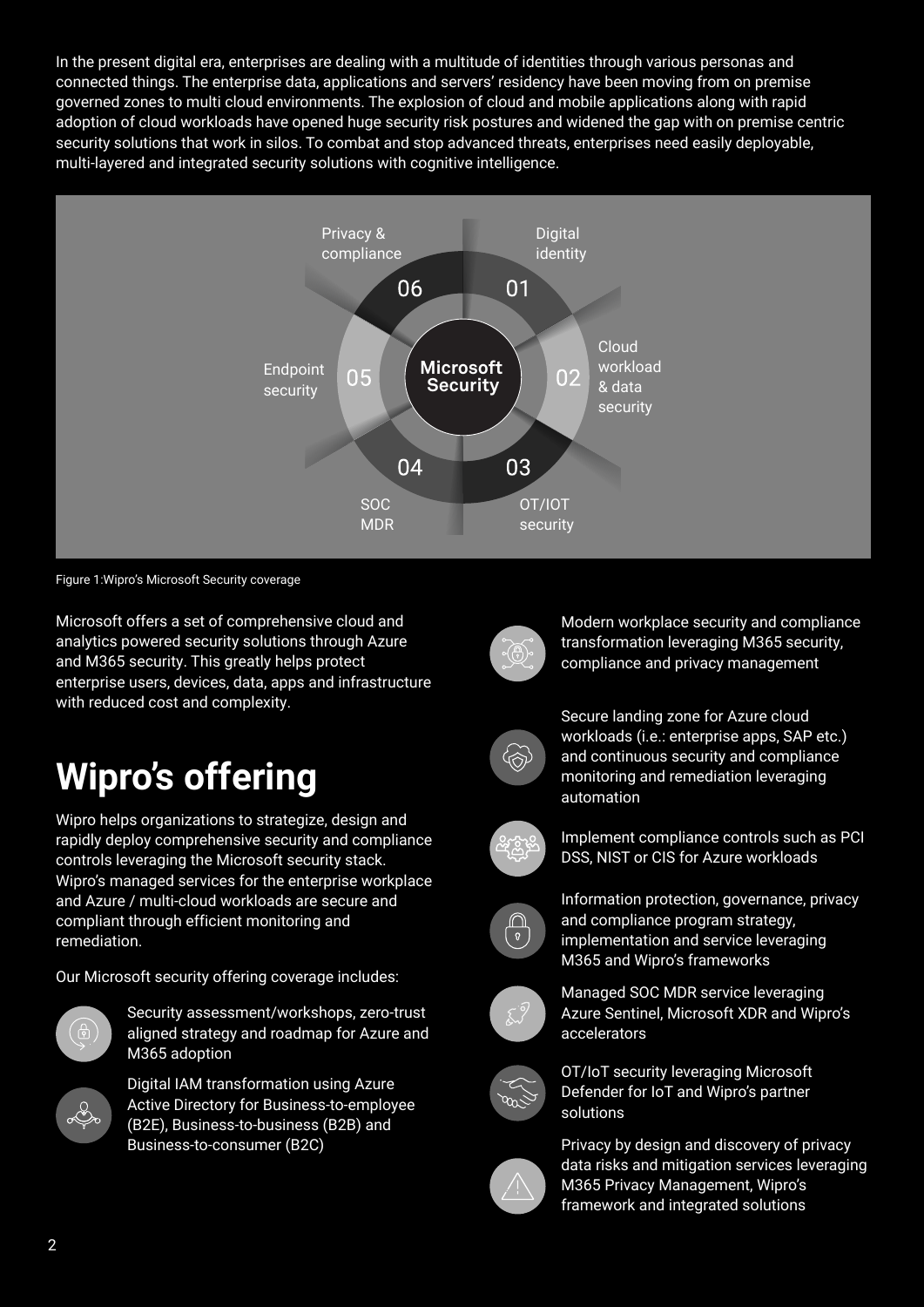

Figure 2: Wipro's Microsoft Security offerings

# **Microsoft partnership**

Wipro is recognized as an Azure Expert MSP and Global System Integrator (GSI) under the strategic partnership with Microsoft. Wipro is also a Gold Certified Security competency partner of Microsoft, top 5 global MS Security Advisory, SI and MSSP partner, Advanced Specializations in MS Identity & Threat, and a proud member of Microsoft Intelligence Security Association (MISA). With this strong partnership, we are committed to bringing more innovations and value-added services to our clients.

The Wipro and Microsoft partnership in cybersecurity can strengthen your cyber resilience goal. Click here to watch the video.



Figure 3: Wipro's Microsoft Security credentials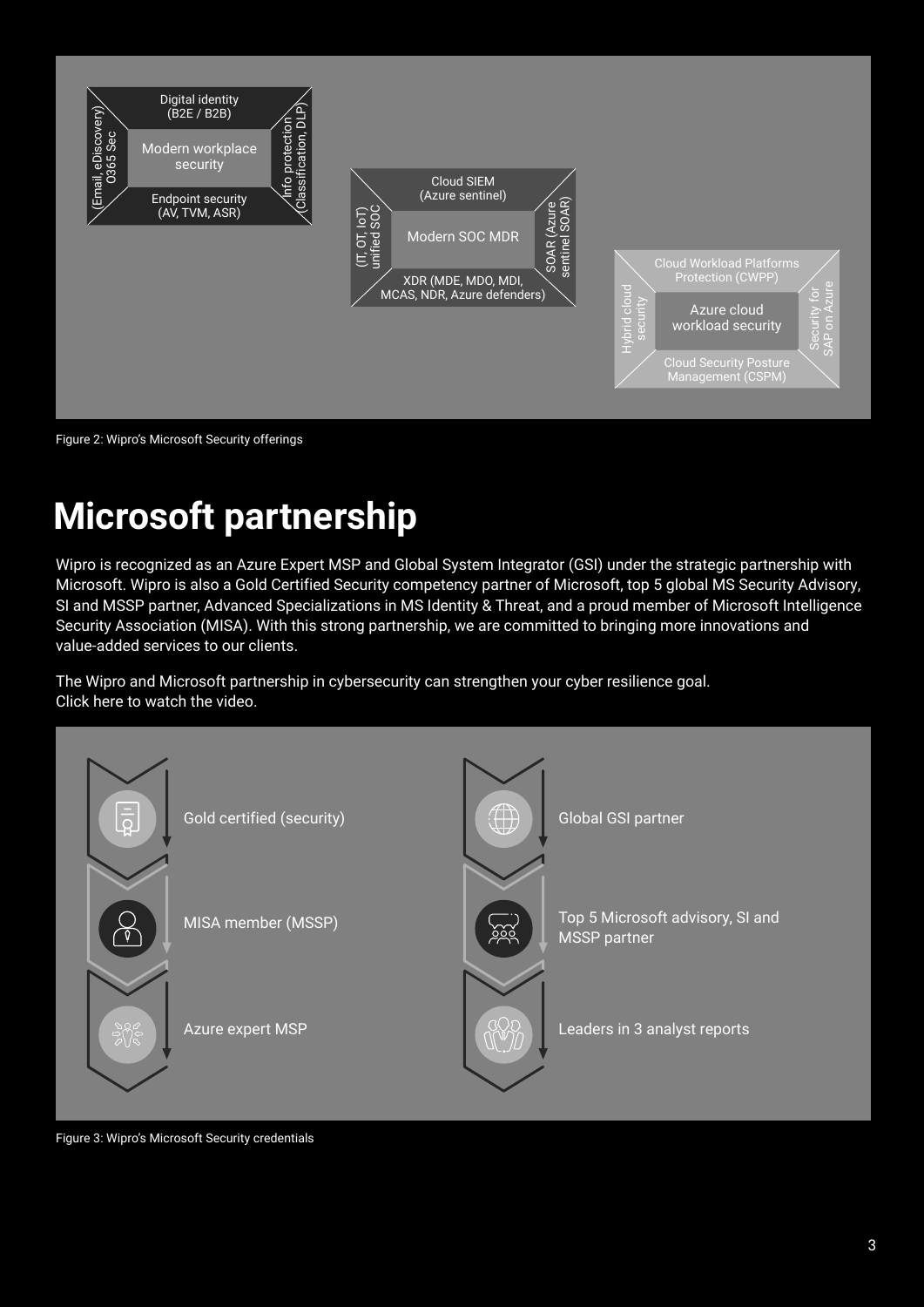## **Benefits/value delivered**



End-to-end enterprise security solutions and services delivered through industry leading Microsoft security stack from one strategic IT services partner



Access to over 8,000 global cybersecurity experts, with over 1,000 Microsoft Security trained and over 500 Microsoft Security certified



Our CoE & IP-based solutions help our customers to streamline and improve cloud security adoption, control visibility, governance for application workloads and accelerate SSO applications on-boarding to Azure platform



Wipro's value-added solutions and integrated service delivery to simplify, expedite and seamlessly implement security solutions, and provide 24x7 managed services support through Global Cyber Defense Centers.



2 decades of enterprise cybersecurity experience to bring a holistic and integrated security approach for public, private and hybrid cloud adoption



Deliver more innovations and rapid value-added services to our clients through strategic Microsoft partnerships